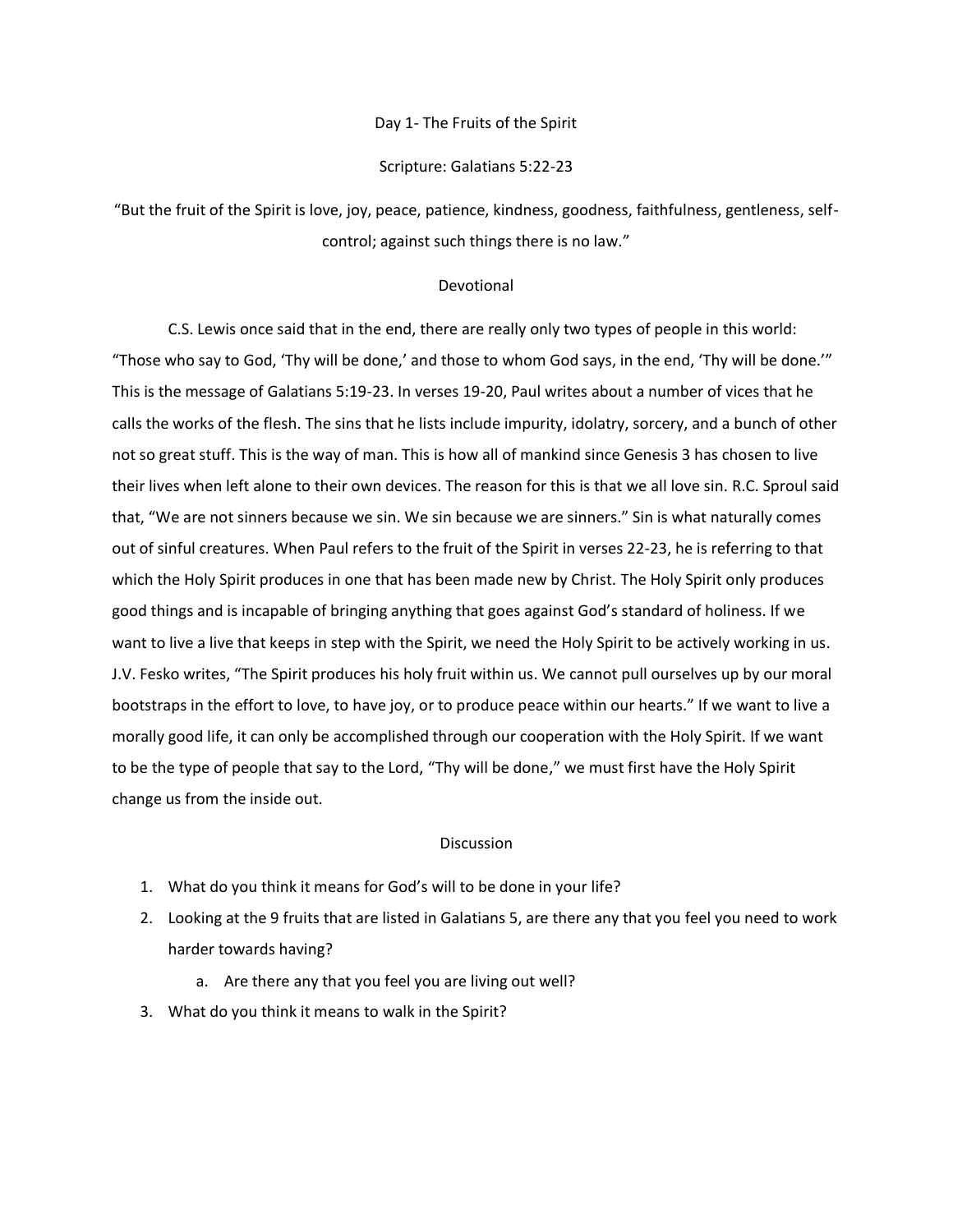#### Day 2- Love

# Scripture- 1 Corinthians 13:4-7; 13

"*Love* is patient and kind; *love* does not envy or boast; it is not arrogant or rude. It does not insist on its own way; it is not irritable or resentful; it does not rejoice at wrongdoing, but rejoices with the truth. *Love* bears all things, believes all things, hopes all things, endures all things… So now faith, hope, and *love* abide, these three; but the greatest of these is *love*."

#### Devotional

We have the tendency to toss around the word, "love" pretty carelessly these days. I took my son to Walmart to pick up a few groceries the other day and every time that I said we had to pick up the next item on the list, he said that he loved the thing that we needed to pick up (yep, even the wheat flour). If I were to say that I love reading (which is true) and that I love my wife (which is also true) am I speaking about the same kind of love? Obviously not! What do we mean then when we talk about love? I think that for Christians we need to be aware of our vertical and horizontal loves. Our vertical love is the love that we have for God and our horizontal love is the love that we have for our neighbors. When Paul says that the first fruit of the Spirit is love, he means that every remaining fruit stems from that love. Martin Luther writes, "It had been enough to have said "love," and no more; for love extends itself unto all the fruits of the Spirit." If God did not first love us, we would never be able to love Him. If we do not first love our neighbor, we will never feel any desire to reach out with the love of Christ towards our neighbor. We need love. Without love, we would be in a very dark place. Whatever love we show to anyone should mirror the great love that our Savior has already shown to us. The cross is the clearest example of God's love for us. There is never a moment where we will be able to say, "God, you never loved me." May the great love of our Savior drive us towards a greater love for Him and for our neighbor.

- 1. Why do you think Paul lists love as the greatest gift in 1 Corinthians 13?
- 2. What is the difference between horizontal love and vertical love?
- 3. Why do we need the love of God every day?
- 4. What are some ways that your love for your neighbor can mirror Christ's love for you?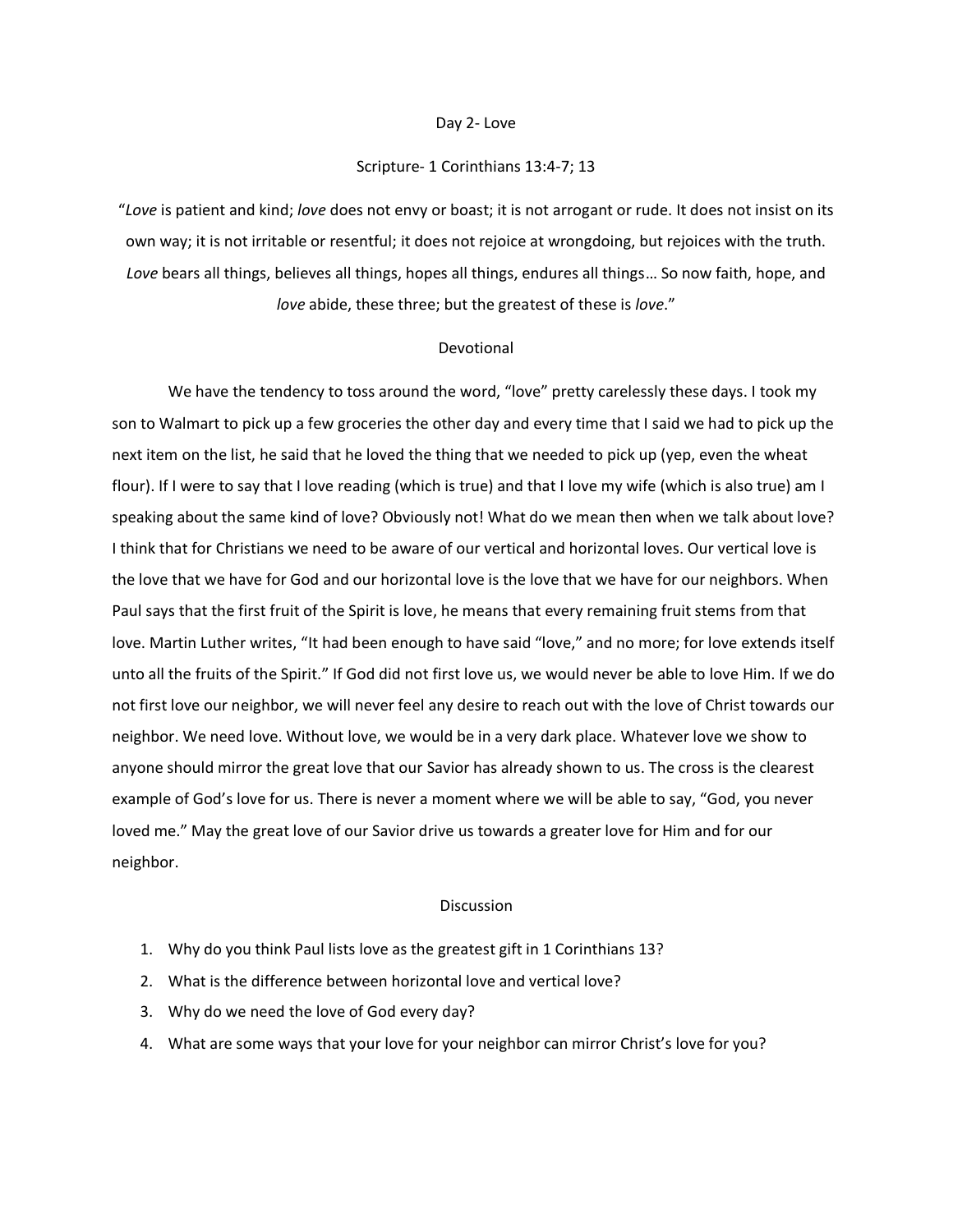### Day 3- Joy

# Scripture: Psalm 16:7-11

"I bless the Lord who gives me counsel; in the night also my heart instructs me. I have set the Lord always before me; because he is at my right hand, I shall not be shaken. Therefore my heart is glad, and my whole being *rejoices*; my flesh also dwells secure. For you will not abandon my soul to Sheol, or let your holy one see corruption. You make known to me the path of life; in your presence there is fullness of *joy*; at your right hand are pleasures forevermore. "

## Devotional

What brings you the greatest joy in life? Is there a certain place where you feel happier than anywhere else? Is there a certain gift that you received from someone that make you feel more loved than anything else? What happens though when that joy goes away? The treasures of this world can be amazing gifts from God but no earthly gift lasts forever. When it comes to the gifts that we receive and the joy that comes with those gifts, we will either die and they will be of no use anymore or they will pass away and be of no use for us anymore and the joy that we once had will vanish along with it. The kind of joy that all need to be able to experience is a joy that lasts forever. The only joy that can produce this everlasting joy is that which comes from Christ. John Calvin said of Psalm 16:11, "David, therefore, testifies that true and solid joy in which the minds of men may rest will never be found anywhere else but in God; and that, therefore, none but the faithful, who are contented with his grace alone, can be truly and perfectly happy." When the Holy Spirit produces joy in our hearts, it is a joy that can never be lost. While there may be moments in our lives where it is hard to be happy, there will never be a moment where the joy of our salvation can be removed.

- 1. What brings you the most joy in life?
- 2. Does the love of Christ for you produce joy in your heart?
- 3. What are some ways that you can increase in joy?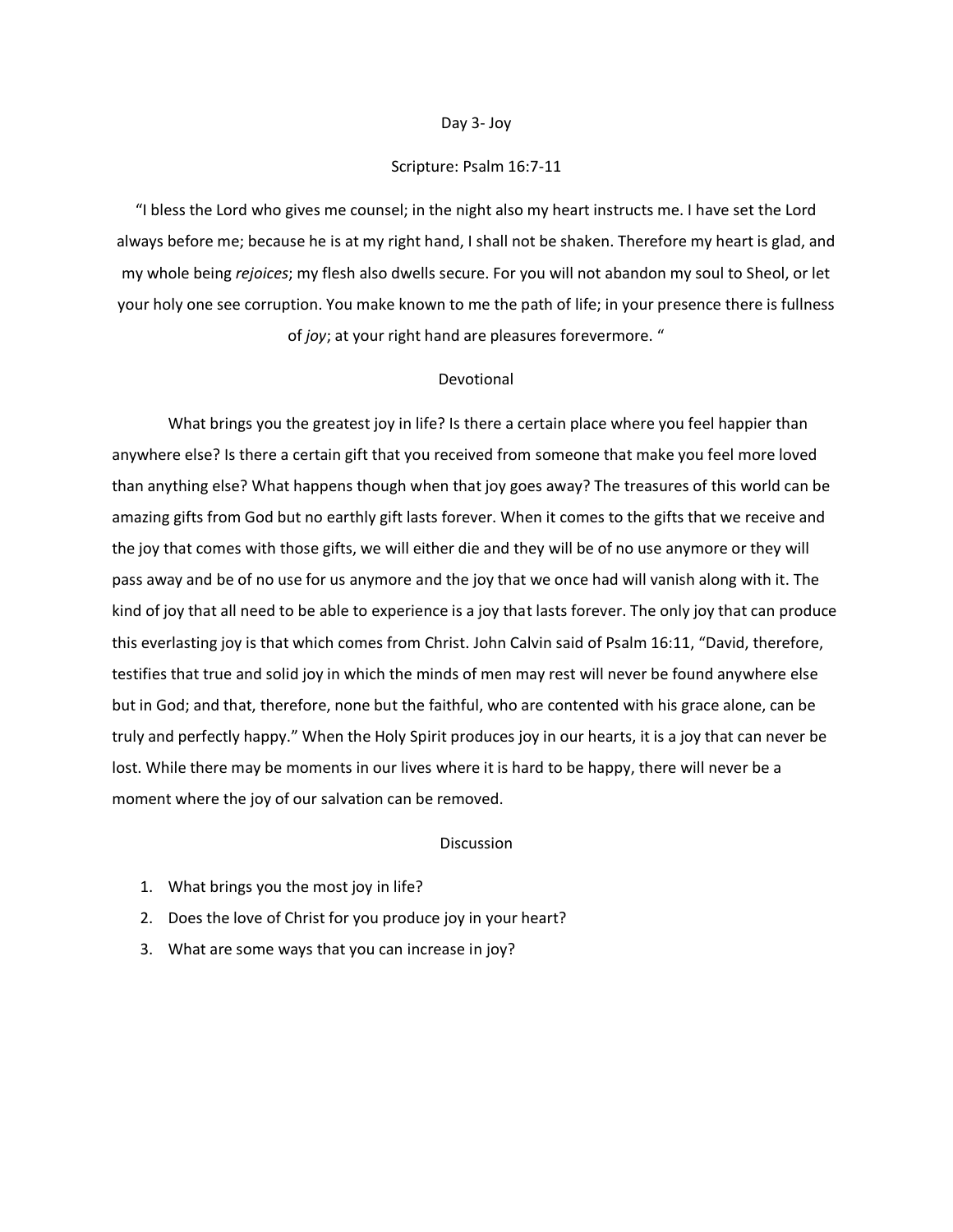### Day 4- Peace

# Scripture: Romans 14:17-19

"For the kingdom of God is not a matter of eating and drinking but of righteousness and *peace* and joy in the Holy Spirit. Whoever thus serves Christ is acceptable to God and approved by men. So then let us pursue what makes for *peace* and for mutual upbuilding."

# Devotional

There is no peace between God and man without the cross of Jesus Christ. Paul says of Christ in Colossians 1:19-20, "For in him all the fullness of God was pleased to dwell, and through him to reconcile to himself all things, whether on earth or in heaven, making peace by the blood of his cross." It is amazing to think that the most needed peace in the universe came about by the death of the sinless Son of God. If Christ was willing to go to the grave so that peace might be restored, surely, we have no excuse to not desire to be at peace with those around us. If we want to be at peace with God and man, it must be through the fruit of the Holy Spirit. The joy that we have through Christ relates perfectly to the peace that we have with Him. Without peace from God, we would never find joy in God. John MacArthur said, "If joy speaks of the exhilaration of the heart that comes from being right with God, then peace refers to the tranquility of mind that comes from saving relationships." As you go through your week, may you meditate on the perfect peace that you now have with God and may you watch for opportunities to be at peace with others.

- 1. Why do you think that it is hard for humans to have peace with each other?
- 2. What do you think the hardest part of being at peace with one another is?
- 3. How often do you stop to reflect on the peace that now exists between you and God?
	- a. What are some ways that you can stop and think about it in the future?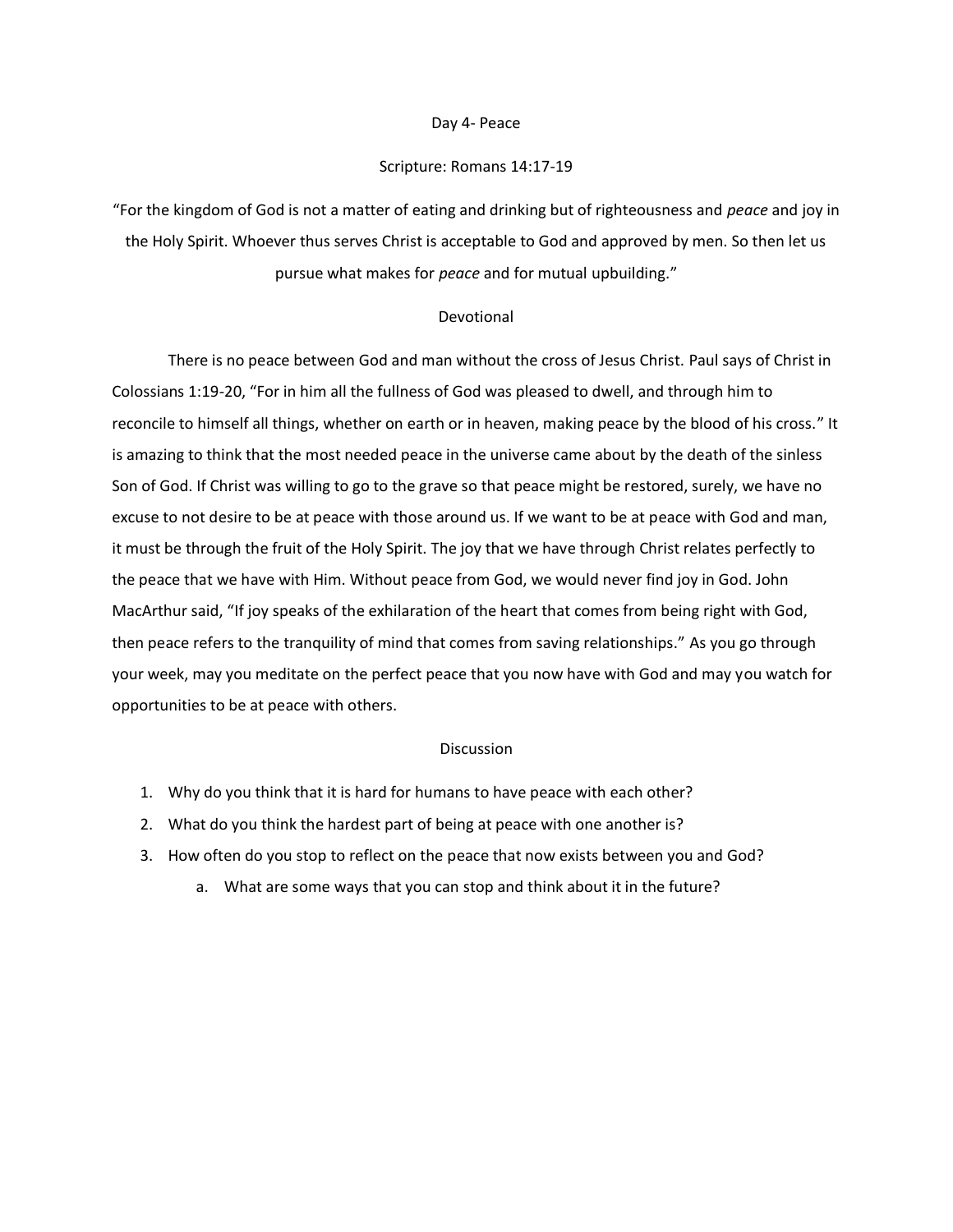## Day 5- Patience

# Scripture- 2 Peter 3:8-9

"But do not overlook this one fact, beloved, that with the Lord one day is as a thousand years, and a thousand years as one day. The Lord is not slow to fulfill his promise as some count slowness, but is *patient* toward you, not wishing that any should perish, but that all should reach repentance."

# Devotional

I will admit that I am not a very patient person. I am so thankful that the Lord is not like me in this regard. If the Lord had the same level of patience towards me that I have towards others, I would have been dead a very long time ago. There is a time set in eternity where Christ will return. Heaven's calendar has a day circled where all shall be made new and the children of God will enjoy Him fully forever. I am sure that we are all longing for that day. The older I get, the more I look ahead with a greater desire for Christ to return. However, there is a good reason that Christ is not here yet and that is because there are still lost children that need to come home. There are still people out there that need to hear about the salvation offered through Jesus Christ and Christ will not return until they do. Those that belong to God will not be left out of the fold. They must come to Him and because of this, God is being patient towards us. I am thankful that He was and continues to be patient towards me.

- 1. Why do you think it is so hard to be patient?
- 2. Does the patience that God has towards you inspire you to be patient towards others?
- 3. What is one area of your life that you are struggling to be patient in?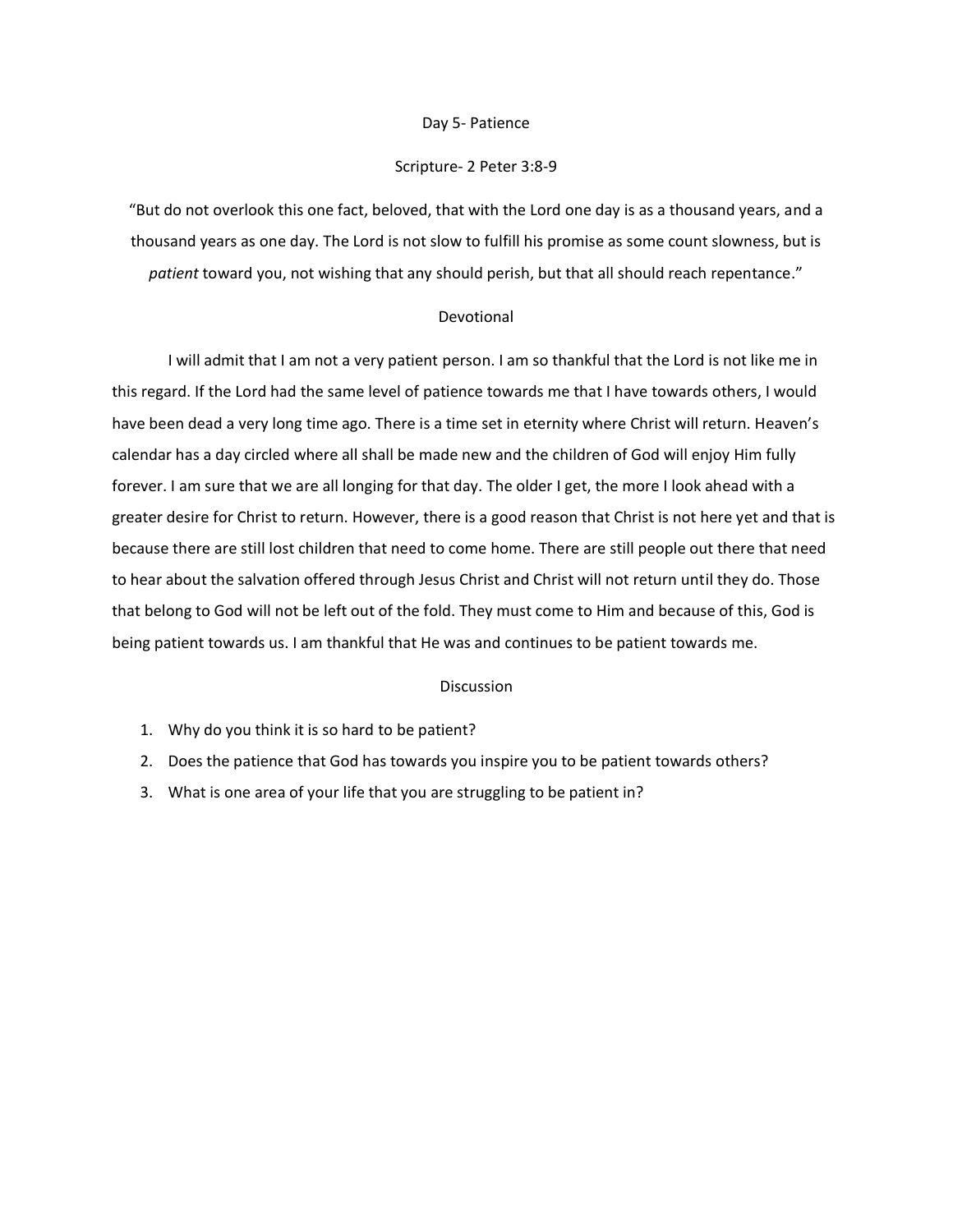### Day 6- Kindness

# Scripture- Romans 11:22-23

"Note then the *kindness* and the severity of God: severity toward those who have fallen, but God's *kindness* to you, provided you continue in his *kindness*. Otherwise you too will be cut off. And even they, if they do not continue in their unbelief, will be grafted in, for God has the power to graft them in

#### again."

### Devotional

Paul refers to both the kindness and severity of God. I always thought that it was strange that those two should be mentioned together but the more you think about it, the more necessary it is for those two attributes to be linked. Origen puts it best when he said, "Note the kindness and severity of God. For he is not kind without being severe or severe without being kind. For if he were only kind and not severe, we would not think much of his kindness. If he were severe and not kind, perhaps we would also despair in our sins. But God is both a kind and a severe God." If God is all kindness, where is His sense of justice? If God is all severity, where is His love? When it comes to the attributes of God, one is never sacrificed for the good of another. For God to be a God of love, wrath must also be possible because He would ultimately be unloving if He did not judge sin and sinners. When it comes to kindness, we need to be able to accept hard truths. I have told my students before that I would rather be told the truth and it hurt than be told a lie and carry on living as if everything were ok. The same can be applied to our kindness towards others. Sometimes the kindest thing that we can do is warn someone about something that may cause harm to them or their soul. James writes, "My brothers, if anyone among you wanders from the truth and someone brings him back, let him know that whoever brings back a sinner from his wandering will save his soul from death and will cover a multitude of sins" (James 5:19-20). Might it sting to feel the weight of sin? Yes. Is it a tremendous kindness? Absolutely.

- 1. What is the greatest kindness that someone has ever shown to you?
- 2. If an opportunity comes to you where you have to address sin in someone's life, what are some kind ways that you can address that topic?
- 3. Why do you think it is hard for some Christians to be kind?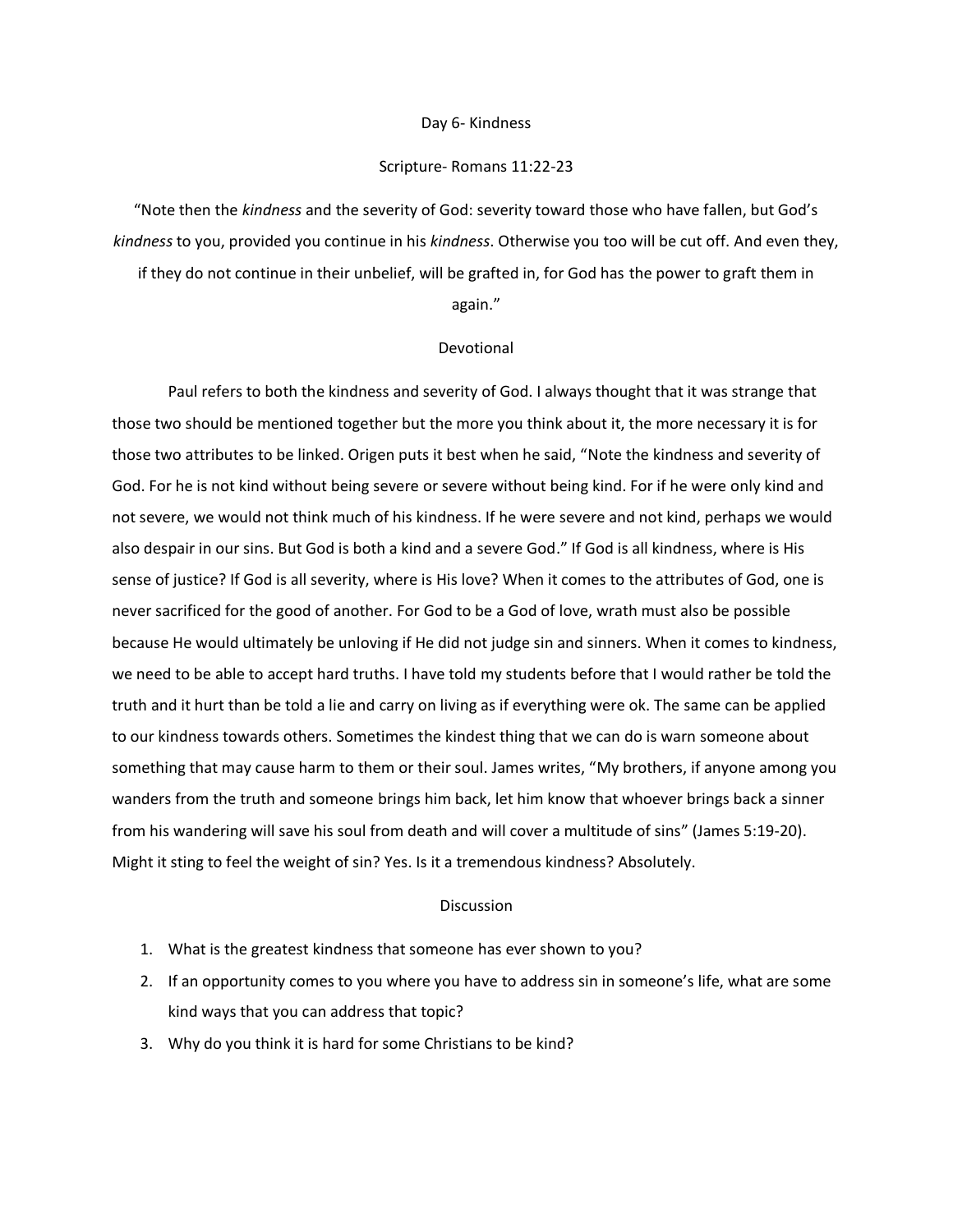### Day 7- Goodness

## Scripture- Psalm 145:6-9

"They shall speak of the might of your awesome deeds, and I will declare your greatness. They shall pour forth the fame of your abundant *goodness* and shall sing aloud of your righteousness. The Lord is gracious and merciful, slow to anger and abounding in steadfast love. The Lord is *good* to all, and his mercy is over all that he has made."

#### Devotional

I love the *Chronicles of Narnia* series and I believe that C.S. Lewis was one of the most brilliant men to have ever walked on the face of the Earth. One of my favorite moments in *The Lion, the Witch, and the Wardrobe* is when the beavers are talking to the Pevensie children about the great lion Aslan and Susan asks if Aslan is safe to be around. Mr. Beaver replies, "Safe? Who said anything about safe? Course he isn't safe. But he's *good*. He's the King, I tell you." If you are looking for safety in religion, you won't find it in Christianity. The God of the Bible does not call us to comfort, He calls us to service and sometimes that service means that we must lay our lives down. Is Christianity safe? No. But we can have confidence because our Savior is Good. He is the King after all. The Lord is slow to anger but sin must face judgment. We are fortunate to know that our God "is good to all, and his mercy is over all that he has made." What should we do with the goodness of God? Why would we want to keep it to ourselves? St. Augustine said, "So there is a good that can make [you] good, and there is a good with which you can do good. The good that makes [you] good is God, for only the one who is always good can make people good." God has been good to us and now we can take the goodness that we have been given and share it with others.

- 1. Would you rather serve a God that is safe or a God that is good?
- 2. What do you think would make these two God's different?
- 3. How do you handle being good towards others when others are not always good towards you?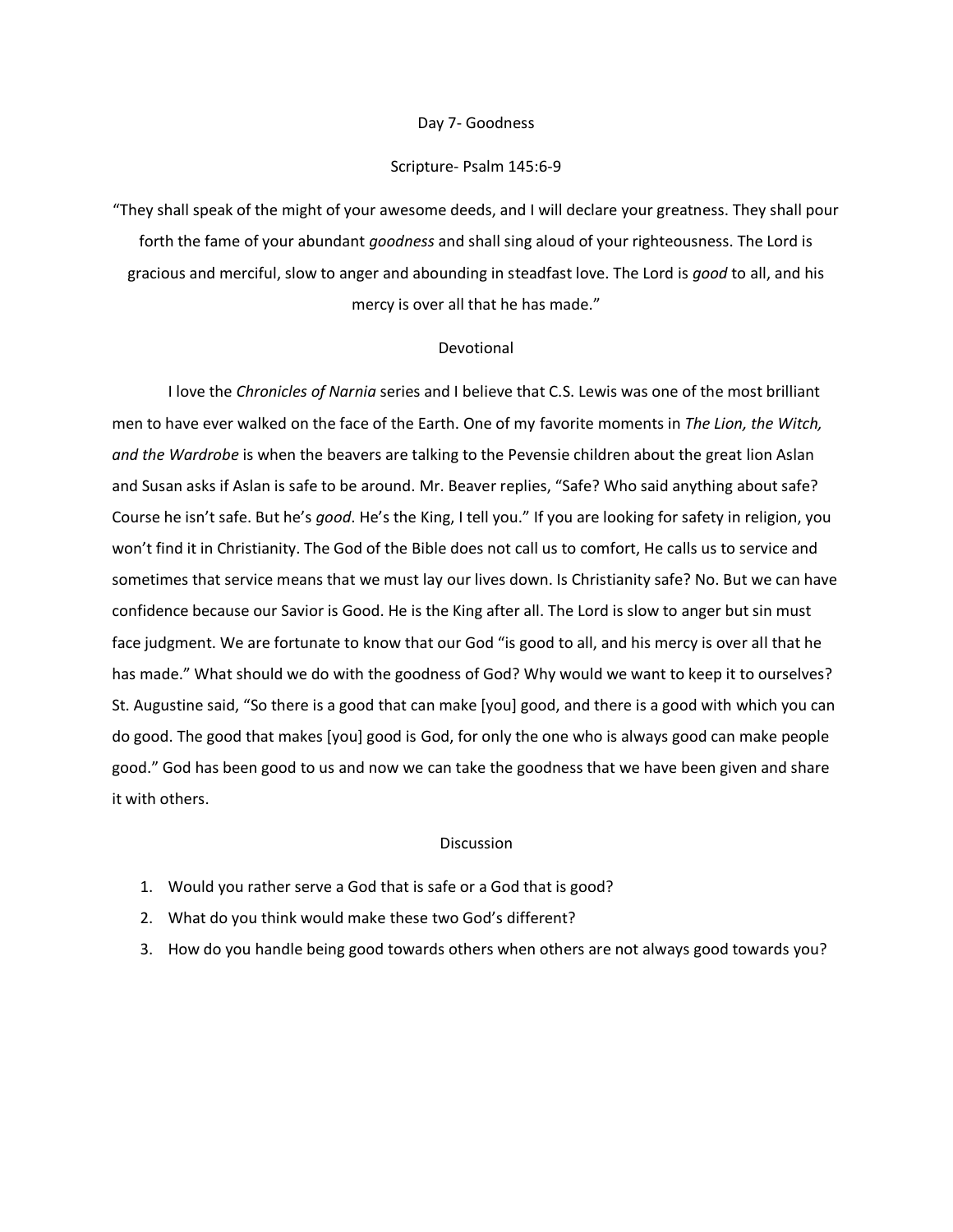# Day 8- Faithfulness

# Scripture- Psalm 40:10-11

"I have not hidden your deliverance within my heart; I have spoken of your *faithfulness* and your salvation; I have not concealed your steadfast love and your *faithfulness* from the great congregation. As for you, O Lord, you will not restrain your mercy from me; your steadfast love and your *faithfulness* will ever preserve me!"

# Devotional

One of my favorite hymns of all time is Thomas Chisolm's, Great is Thy Faithfulness. "All I have needed thy hand hath provided, great is thy faithfulness, Lord unto me!" When we think about faithfulness, I think we have the tendency to think about the saving faith that we have in Christ. That is certainly important to meditate on but how often do we stop to meditate on the faithfulness of God? Paul reminded Timothy, "If we are faithless, He remains faithful for He cannot deny Himself" (2 Tim 2:13). Paul does not mean that if alleged Christians turn away from God in faith that God will still allow them into Heaven. It may be hard to hear but those that abandon the faith were never Christians to begin with. What Paul means is that even if we were to be faithless, we would never be able to question whether or not God was faithful because He is faithful in every sense of the word. He is faithful to His promises, He is faithful to His children, He is faithful to His Word, in every way God is faithful. When David says at the end of Psalm 40:11 that God's "steadfast love and your faithfulness will ever preserve me," he understands that if it were not for God's faithfulness to him, he would never have any assurance. The assurance of our salvation can come from the knowledge of God's never-ending faithfulness to His people and His promise. If you have been connected to Christ through saving faith, God will continue to be faithful to you.

- 1. In what ways has God shown His faithfulness to you?
- 2. What verses can you memorize that will remind you of God's faithfulness?
- 3. Does the assurance of God's faithfulness inspire you when you go through seasons of doubt and worry?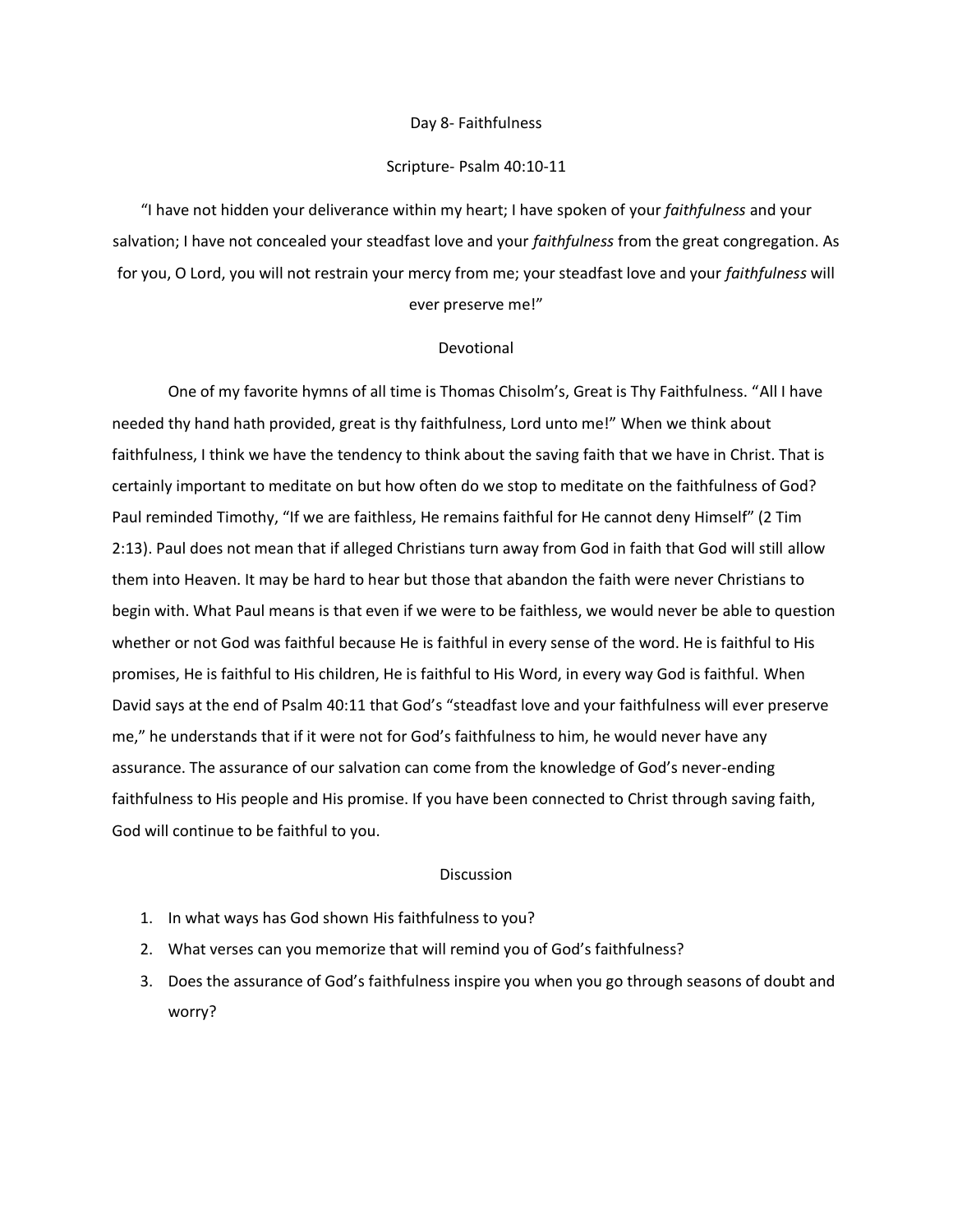# Day 9- Gentleness

# Scripture- Ephesians 4:1-3

"I therefore, a prisoner for the Lord, urge you to walk in a manner worthy of the calling to which you have been called, with all humility and *gentleness*, with patience, bearing with one another in love, eager to maintain the unity of the Spirit in the bond of peace."

# Devotional

A Christian is not to be an angry person. A Christian is to be someone that is patient, kind, humble, and gentle towards others. Christians are to not be harsh towards one another. It is important to think of how Christ treats us as His followers. He is the Great Shepherd and we are His sheep. A good shepherd is never harsh or abusive of his sheep. He is gentle and loving towards them, always leading and always protecting. Christ Himself admits to this when He says in Matthew 11:29-30, "Take my yoke upon you, and learn from me, for I am gentle and lowly in heart, and you will find rest for your souls. For my yoke is easy, and my burden is light." Christ is not brash and ruthless. He is not unloving or unkind towards His people. He is gentle and wise in all of His treatment of us. Christ is always our greatest example on how we should act towards others. Donald Gray Barnhouse said, "Gentleness is soft and loving, the opposite of rudeness. There is no awkward haste, for gentleness handles the emotions of others with the tenderness that one would use with a baby. Gentleness is composed of equal parts of love, kindness, courtesy, and tenderness." I am hoping that if your baby was crying in front of you that you wouldn't curse at it, scream at it, or abuse it to get it to stop. Instead, you would be gentle and loving towards your child because that is what the child needs. The world today is always in need of those that are willing to be gentle and kind.

- 1. How do you think that gentleness links to the other fruits of the Spirit?
- 2. Do you find it easy to be gentle towards others or do you find it difficult?
- 3. Are there certain people that you feel inclined to be gentle towards? Why do you think that you feel that way?